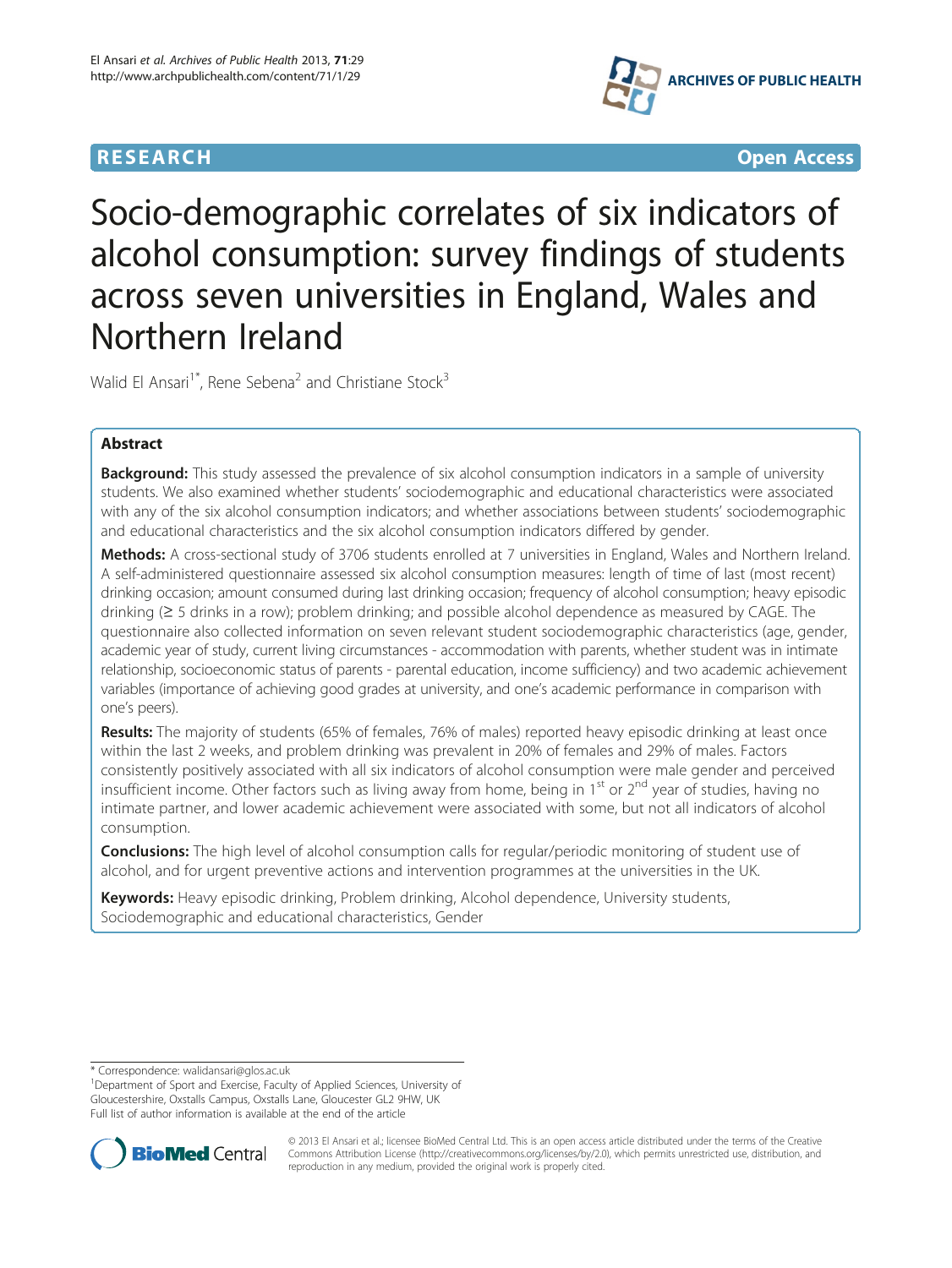## Background

Drinking alcohol in the period of college and university study is a social challenge that warrants research attention, and the consequences and implications of binge and hazardous drinking among young people including university students comprise a challenge of shared international concern. College and university students in many countries are at increased risk for heavy drinking, with serious immediate health risks (e.g. drink-driving and other substance use), and longer-term risks (e.g. alcohol dependence) [[1](#page-11-0)]. Certainly, alcohol consumption of college students has impact on the students themselves and also the college community in general, where the misuse of alcohol can lead to a wide variety of consequences, the most severe being alcohol abuse, dependence, and death [[2\]](#page-11-0).

For instance, in New Zealand, hazardous drinking was widespread and persistent among tertiary students living in the halls of residence, where the 60% and 58.2% of male and female drinkers respectively typically consumed more than the national safe drinking guidelines [[3\]](#page-11-0). Across undergraduates in Nigeria, prevalence of alcohol use was 40.6%, and heavy episodic alcohol use was reported by 31.1% using the AUDIT questionnaire [\[4](#page-11-0)]. Similarly, across students enrolled at four universities in Slovakia, 41% of students drank alcohol  $\geq 1$  time a week, 77% reported heavy episodic drinking, 49% had been drunk more than once in the last month, and problem drinking existed in 23.3% of the sample [[5](#page-11-0)]. Indeed, a web-based survey in New Zealand (2548 undergraduates) found that 81% of both women and men drank in the previous 4 weeks, 37% reported  $\geq 1$  binge episodes in the last week, 14% (women) and 15% (men) had  $\geq 2$ binge episodes in the last week, and 68% scored in the hazardous range (4+) on the AUDIT consumption subscale [[3](#page-11-0)]. Likewise, in Brazil, a survey of 608 university students showed a prevalence of alcohol abuse of 18.3% in men and 6.1% in women [[6\]](#page-11-0). Such findings emphasize the vulnerability of these young adult university student populations to risky health behaviors, particularly that a range of socioeconomic characteristics seems to be associated with various patterns of alcohol consumption, albeit findings are not always clear-cut.

#### Gender

Among undergraduates of a Nigerian tertiary institution, male gender was associated with problem drinking [[4](#page-11-0)]. In Brazil, heavier alcohol consumption and alcohol abuse were observed in male university students [\[6](#page-11-0)]. Indeed male students were more likely to use alcohol, and among university student drinkers in Croatia, males consumed alcohol at a higher frequency than females [\[7\]](#page-11-0). Likewise, across several European countries, male students had higher scores on the CAGE screening instrument for alcohol dependence [[8,9](#page-11-0)]. Conversely, studies in northern Europe assessed the prevalence of alcohol consumption to report an absence of gender differences e.g. [\[10\]](#page-12-0). Similarly, in the Netherlands [[11](#page-12-0)], no significant correlations were found between alcohol use and gender across a sample of Dutch dental students.

#### Age and academic year of study

Across undergraduates in southwestern Nigeria, older age was associated with problem drinking [\[4](#page-11-0)]. Likewsie, in Brazil, heavier alcohol consumption and alcohol abuse were observed in older students [\[6](#page-11-0)]. Conversely, research in Slovakia reported that a higher study year was associated only with lower levels of heavy episodic drinking, and displayed no association with the other variables that were examined (frequency of alcohol use, frequency of drunkenness, and problem drinking) [[5\]](#page-11-0).

Certainly, the pattern of changes in alcohol consumption over the academic years differs across different studies. Some studies reported decreases over the academic years e.g. [\[12](#page-12-0)], whilst other researchers found a peak in the middle years [\[13](#page-12-0)]. In contrast, studies in other European and Scandinavian countries showed no difference at all in alcohol consumption over the academic years [\[14,15](#page-12-0)]. Furthermore, research elsewhere found differing trends for male and female students [\[15](#page-12-0)]. Likewise, in the Netherlands [\[11\]](#page-12-0) there were no significant correlations between alcohol use and years in dental education across a sample of Dutch dental students.

#### Socioeconomic status

In a survey of 443 students at a university in Nigeria, higher paternal education was associated with problem drinking [[4\]](#page-11-0). The subjectively evaluated economic status of students' families was related to regular alcohol use. In Sweden, students with a higher disposable income were more likely to engage in risky single occasion drinking [\[14](#page-12-0)], as were students (in 21 mostly European countries) who designated themselves as belonging to the wealthier 50% of the population [\[16](#page-12-0)]. Conversely, in Slovakia, higher parental education was associated only with lower levels of problem drinking, but displayed no association with the other variables that were scrutinized (frequency of alcohol use, frequency of drunkenness, and heavy episodic drinking) [\[5](#page-11-0)].

#### Current living circumstances

A recent review [[17\]](#page-12-0) found that current living circumstances of students were associated with alcohol use: students living in situations characterized by less control (e.g., living alone, with roommates, in student halls) and without family obligations (i.e., not living with their parent, their partner or their children) were more likely to use alcohol more frequently, in higher quantities, and engage in risky single occasion drinking more often. The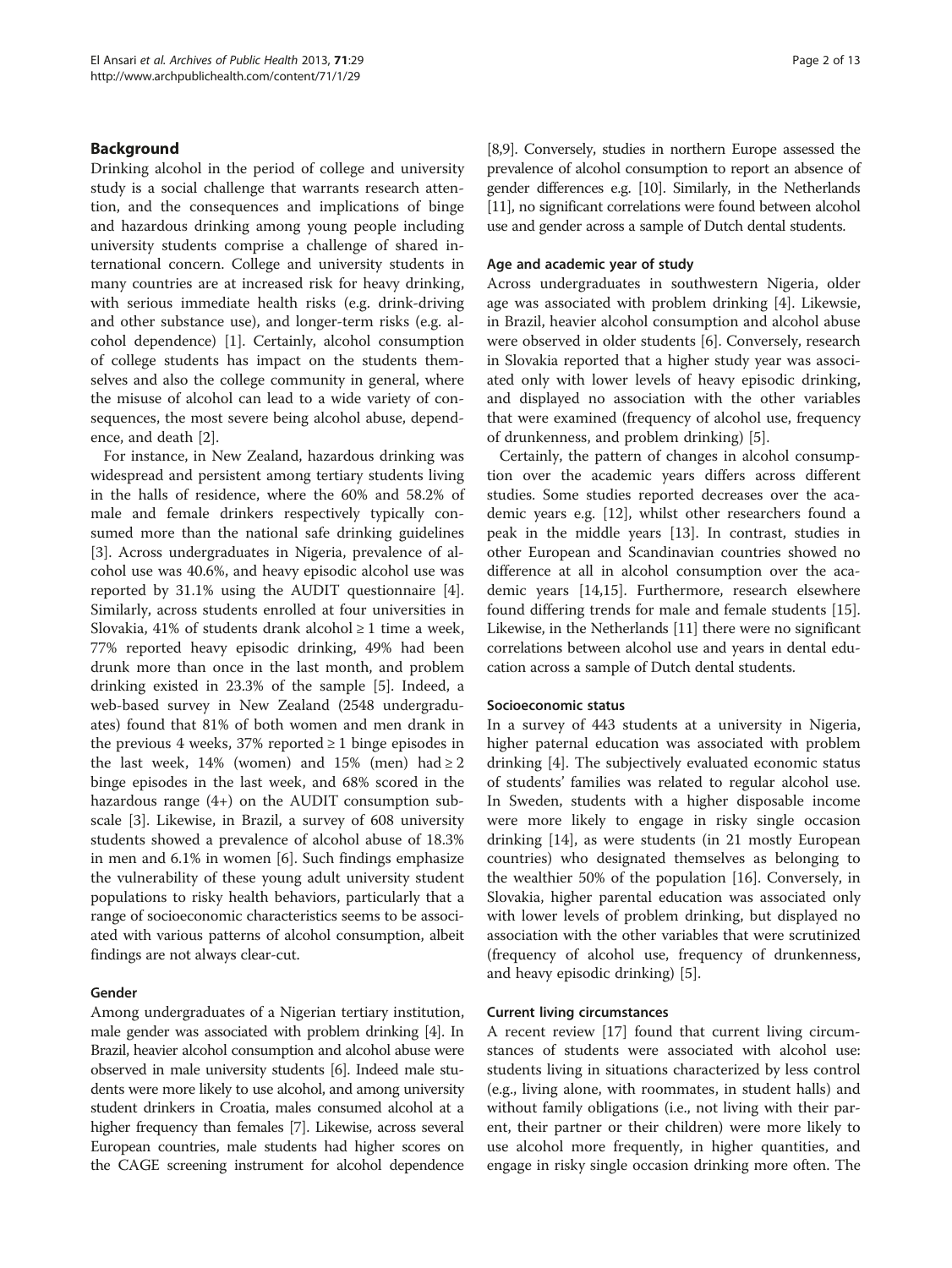report suggested that in Nordic countries, students with more family obligations (e.g. in a serious relationship or with children) were less likely to consume high volumes of alcohol and to engage in risky single occasion drinking. In agreement, in Slovakia, living with parents during the semester was consistently associated with less frequent heavy episodic drinking, drunkenness episodes, and problem drinking, while having an intimate relationship was associated with less problem drinking only [\[5](#page-11-0)].

#### Academic achievement

A majority of research demonstrated that alcohol use and especially misuse is negatively associated with indicators of academic achievement. A review summarized the consequences of alcohol misuse on college campus and concluded that "a substantial amount of empirical research is available demonstrating a connection between alcohol consumption and impaired academic performance" [[18\]](#page-12-0). Heavy episodic drinkers have also been shown to be more likely than their non binge drinking peers to report that drinking caused them to miss class, fall behind in their schoolwork, and perform poorly on test/s or other academic project/s [[19\]](#page-12-0). A significant negative association was also found between semester academic performance and objectively measured alcohol indicators related to breath alcohol concentration [\[20\]](#page-12-0).

Generally three points stand out. The first is that measures of alcohol-related problems for college students need to assess specific dimensions pertaining to 3 main domains: alcohol abuse, alcohol dependence, and risky drinking [[2\]](#page-11-0). Hence, research needs to consider such multiple aspects of alcohol use to include information about both intensity and frequency. Fluctuations in alcohol use are marked among young adults, and acute consequences could be affected more by intensity than frequency of alcohol use [[21\]](#page-12-0). Hence ideally inquiries need to include: a) frequency of alcohol consumption; b) volume or "level of drinking", (average amount of alcohol consumed per week in grams); c) risky single occasion drinking or drinking to intoxication (often measured by questions such as "how often do you have six or more drinks on one occasion?"); d) indicators for alcohol use disorder or alcohol dependence based on screening instruments, e.g. CAGE [[22](#page-12-0)] etc. [[17](#page-12-0)]. In spite of such proposals advocating the measurement of the frequency, quantity and volume of alcohol consumption, frequently, published studies have traditionally examined a much narrower 'spectrum' of alcohol use of university students. For instance, some studies focused only on measure/s of volume e.g. [\[12\]](#page-12-0) or frequency [\[23\]](#page-12-0), whilst others focused mainly on risky single occasion drinking [\[16\]](#page-12-0). Likewise in the UK, researchers [[24](#page-12-0)] reported on two aspects (binge drinking having had ≥5 drinks in a row in last two weeks, and problem drinking). In Slovakia, research across 4 universities investigated only four aspects (frequency of alcohol use, heavy episodic drinking, frequency of drunkenness and problem drinking) [[5](#page-11-0)].

The second feature is that a range of sociodemographic characteristics seems associated with different patterns of alcohol consumption, although studies in many instances show inconsistent findings. The third point is that whilst many studies gathered information on students' alcohol use employing data from one university per country e.g. [\[4,6\]](#page-11-0); fewer studies collected data from > 1 university per country four universities e.g. [[5](#page-11-0)]; five universities e.g. [[3](#page-11-0)]; and indeed much less research endeavored to collect data from a larger number of universities. There are very few notable exceptions.

Hence few studies examined the associations between a wider range of sociodemographic characteristics and wider range of different measures of alcohol consumption of undergraduate student populations across several universities, whilst simultaneously considering the potential roles of academic achievement variables which are important variables related to alcohol consumption; and also whilst controlling for a range of demographic variables (e.g. age, gender, having intimate partner, accommodation with parents during the semester). The study described in this paper bridges these gaps in knowledge to contribute to the evidence base.

## Aim of the study

The current research assessed the associations between students': a) sociodemographic characteristics (age, gender, year of study at university, type of accommodation, being in an intimate relationship), socioeconomic status (parental education and income sufficiency), and b) academic (educational achievement) characteristics (importance of good grades, and performance relative to peers) on the one hand; and c) six indicators of alcohol consumption [Length of time of the last (most recent) drinking occasion, amount (number of drinks) of alcohol consumed during the last (most recent) drinking occasion, high frequency of drinking, frequency of heavy episodic drinking, problem drinking, and possible alcohol dependence] on the other. The study assessed gender differences and university differences of students enrolled at seven universities in England, Wales and Northern Ireland. The three specific objectives were to determine:

- the prevalence of alcohol use related to six alcohol consumption indicators;
- whether (and which) students' sociodemographic and educational characteristics were associated with any of the six alcohol consumption indicators; and,
- whether associations between students' sociodemographic and educational characteristics and the six alcohol consumption indicators differed by gender.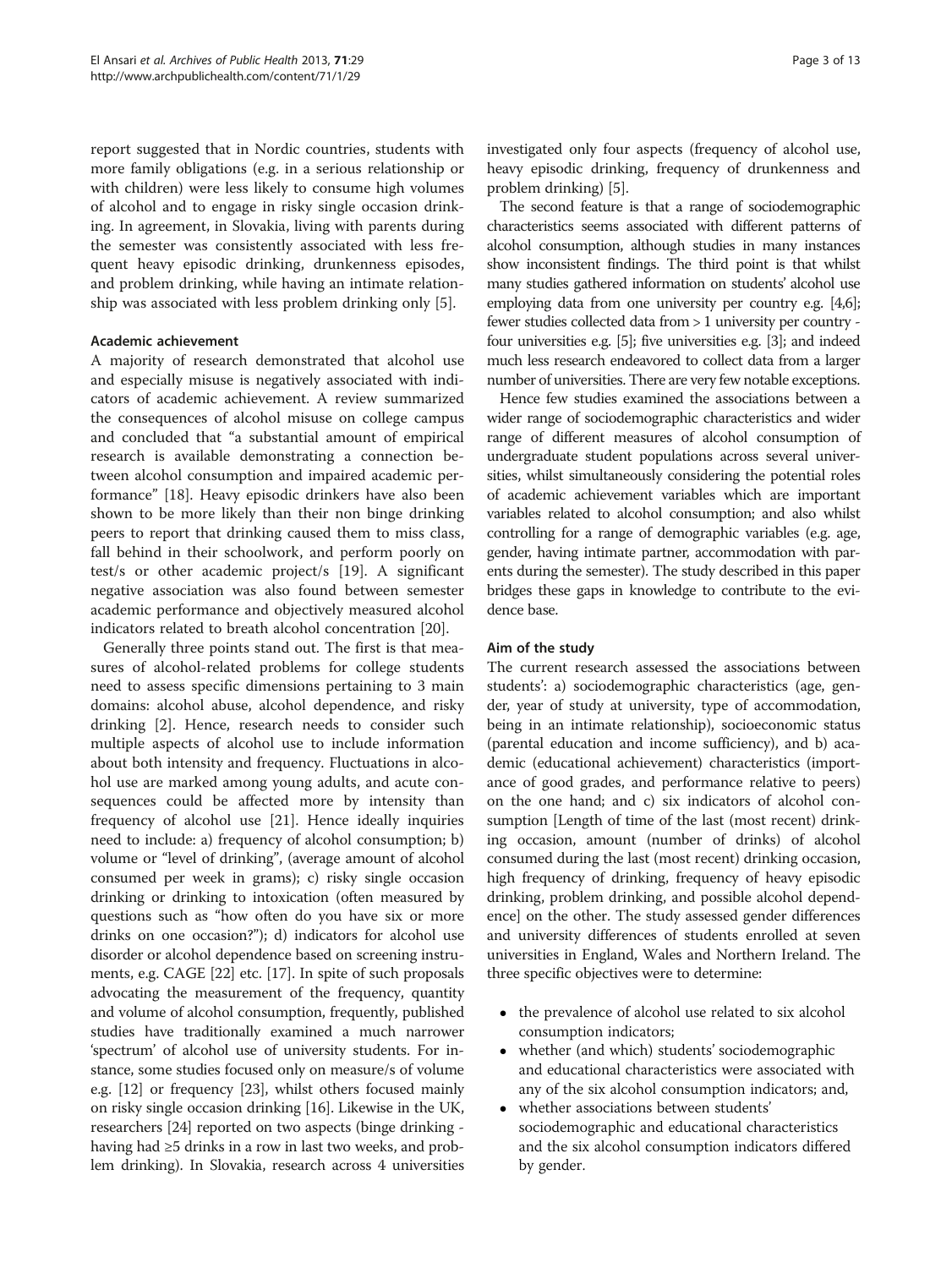## **Methods**

#### Sample, ethics and data collection procedures

The research ethics committees at the participating universities provided ethical approval for the study. After permission from the course/module tutors, students were provided with self-administered questionnaires to complete during the last 10 minutes of lectures that they were attending. Each questionnaire had a participant information sheet outlining the study aims/objectives. Participation was voluntary and anonymous, no monetary or course credit incentives were provided to participants, and data were confidential and protected. Students were informed that by completing the questionnaire, they agreed to take part in the study. Data was collected in 2007–2008 at the seven participating universities in England, Wales and Northern Ireland. A representative sample of students was sought at all participating universities, and all data were computer-entered at one central site in order to maximize quality assurance and minimize data entry errors.

Data used in the current analysis was collected as part of a general Student Health Survey implemented in many European and African countries [[25](#page-12-0)-[32](#page-12-0)]. We employed data from 3,706 undergraduate students at seven universities in England (University of Gloucestershire, Bath Spa University, Oxford Brookes University, University of Chester, Plymouth University); Wales (Swansea University); and Northern Ireland (University of Ulster). Based on the number of completed returned questionnaires, the response rate was about 80%. Higher proportions of Year 1 students were represented at 3 universities (Chester, Bath Spa, Swansea), while for the rest of the sample Year 2 participants contributed slightly more data, with the exception of Plymouth where it was the Year 3 students. In this article, we employ the terms 'university' and 'college' interchangeably to denote higher education institutions, and the average age of entry to university in the UK is about 18 years.

#### Measures

## Length of time of the last (most recent) drinking occasion (1 item)

"The last time you 'partied'/socialized, how many hours did you drink alcohol?" Participants provided the number of hours. As the median and mean were almost the same, (Mean  $= 5.3$  hours, Median  $= 5$ ), thus, using mean split the number of hours was then dichotomized into 'High' and 'Low' length of time of drinking.

## Amount (number of drinks) of alcohol consumed during the last (most recent) drinking occasion (1 item)

"The last time you 'partied'/socialized, how many alcoholic drinks did you have? (including alcoholic drinks you possibly had before going out)". Participants provided

the number of drinks. A "drink" is defined a glass of wine (ca 15 cl), a bottle or can of beer (ca 50 cl), a shot glass of spirits (ca 5 cl) or a mixed drink.) As the median and mean were almost the same (Mean =  $7.6$  drinks, Median =  $7$ drinks), thus, using mean split, the number of drinks was then dichotomized into 'High' and 'Low' amount of drinking.

#### Frequency of alcohol consumption (1 item)

Measured using the question "Over the past three months how often have you drunk alcohol, for example, beer?" (response options: "never," "once a week or less," "once a week," "a few times each week," "every day," "a few times each day", later dichotomised into Low frequency = "drinking once a week or less" versus High frequency = "drinking a few times or more each week".

## Frequency of heavy episodic drinking (1 item)

"Think back over the last two weeks. How many times, if any, have you had five or more alcoholic drinks at a sitting?" Respondents were classified into non-episodic drinkers (if they responded "never") and heavy episodic drinkers (all others).

## Problem drinking (4 items)

We included a brief alcoholism-screening test, the CAGE test [\[22](#page-12-0)] comprising four questions (Have you ever felt you should Cut down on your drinking? Have people Annoyed you by criticizing your drinking? Have you ever-felt bad or Guilty about your drinking? Have you ever had a drink in the morning to get rid of a hangover? (Eye opener). Each question is answered either "yes" or "no." Two or more affirmative answers suggested problem drinking. We categorized respondents as non-problem drinkers (< 2 positive responses) and problem drinkers ( $\geq 2$  positive responses).

#### Possible alcohol dependence (4 items)

CAGE test was also used to identify possible alcohol dependence. It has been proposed that three and more positive responses in CAGE seriously suggested alcohol dependence. We categorized respondents as not possible alcohol dependence (< 3 positive responses) and possible alcohol dependence  $(≥ 3$  positive responses).

#### Sociodemographic variables (7 items)

Age, gender and year of study at university were based on individuals' self-reported responses in the questionnaire. Students were also asked about the type of accommodation they lived in during the semester, and responses were dichotomized into "I live with my parents" versus "I do not live with my parents." In addition, participants were asked whether they currently were in an intimate relationship (i.e. having a partner).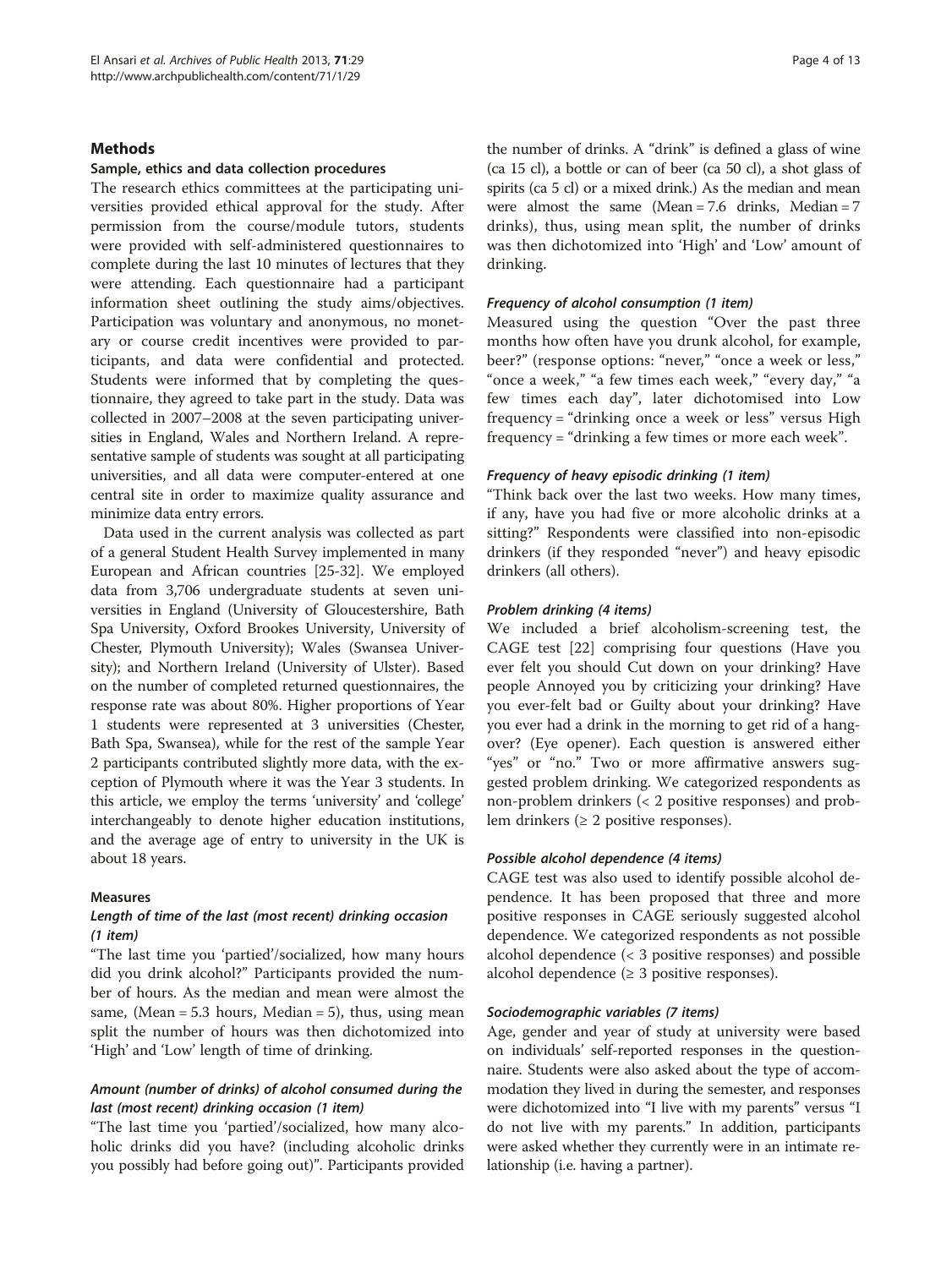#### Socioeconomic status (SES) (2 items)

Determined by employing two separate indicators. The first SES indicator was parental education. This comprised the level of education of both parents of each student: the questionnaire inquired about father's and mother's educational status individually – "What is the highest education level of your mother, father?" (response options: "No formal education," "Secondary vocational school," "A levels," "Bachelor's degree," "Master's degree and Ph.D. or equivalent"). For the current analysis, each parents' educational levels were collapsed into two categories (Low - A levels and lower degree; and High - bachelor's degree and above). Then, father's and mother's educational status (Low vs. High) were combined to generate four groups: both parents high, both parents low, mother high/father low, and father high/mother low.

#### Income sufficiency (1 item)

"How sufficient do you consider your income?" with four Likert scale responses ("always sufficient," "mostly sufficient," "mostly insufficient" or "insufficient") which were then dichotomized into "always sufficient" versus "other."

## Educational (academic achievement) variables (2 items)

The current study conceptualized and measured academic performance using 2 approaches [\[25](#page-12-0)]: (1) students' internal reflection on their academic achievement in terms of the importance they attach to achieving good grades in their studies "How important is it for you to have good grades at university?" (4 response categories,  $1 =$  'very important',  $2 =$  somewhat important',  $3 =$  'not very important',  $4 = 'not$  at all important'). We dichotomized this variable into  $1 = 'very important' versus 2 = 'other'; and, (2) as stu$ dents' subjective comparative appraisal of their overall academic performance in comparison with their peers - "How do you rate your performance in comparison with your fellow students?" (5 response categories, 1 = 'much better',  $2 =$  'better',  $3 =$  'same',  $4 =$  'worse',  $5 =$  'much worse'). We dichotomized this variable into 1, 2, 3 =1 versus  $4, 5 = 2$ .

#### Statistical analysis

All statistical analyses were computed using the package SPSS v20, with significance level set at P <0.05. Descriptive analysis of alcohol consumption, problem drinking and other studied variables was undertaken separately for each university. Differences in frequencies between universities were computed using Chi-square Test  $(\chi 2)$ and ANOVA. In the next step, the associations between sociodemographic and educational variables on the one side and all the drinking patterns on the other were analyzed in logistic regression models. Additionally, all twoway gender interactions were assessed. Only significant interactions were reported and included in the final tables. Results are reported as odds ratios (OR) and 95% confidence intervals (CI). Listwise deletion was undertaken for handling the missing data.

## Results

#### Characteristics of the sample

The sample  $(N = 3706)$  comprised 970 students from the University of Gloucestershire (43.6%; M age 23.4 years  $\pm$ 8.4 SD); 429 students from Bath Spa University (22.6%;  $M$  age  $22.2 \pm 7.0$  SD); 208 students from Oxford Brookes University (10.8%;  $M$  age 31.6 ± 10.5 SD); 993 students from the University of Chester (13.1%; M age  $26 \pm 9.2$ ) SD); 169 students from Plymouth University (56.2%; M age  $24.6 \pm 7.2$  SD); 406 students from Swansea University (7.8%; *M* age  $25.0 \pm 7.4$  SD); and 475 students from the University of Ulster  $(8.2\%; M$  age  $25.2 \pm 7.7$  SD).

Selected characteristics of the study population are depicted in Table [1](#page-5-0). Across the seven universities, the majority of participants were females, as females were more represented at most universities, possibly due to the nature of the schools (e.g., Schools of Nursing, of Health Sciences, or of Health & Social Care, etc.) at each university where the data were collected. Differences in gender composition were less pronounced in the Gloucestershire sample. However such gender composition of the student body is in line with the latest statistics released by the University and Colleges Admissions Service (Ucas) that showed a 22,000 drop in the number of male students enrolling at university. This meant that across the autumn of 2012, women were a third more likely to start a degree than their male counterparts, despite the fact that there are actually more young men than women in the UK [[33](#page-12-0)].

The prevalence of a high length of time of drinking was most at Swansea (44%) and lowest at Oxford Brookes (25.1%), while the prevalence of high amount of drinking was most among Gloucestershire students (54.4%) and lowest at Oxford Brookes (26.8%). Prevalence of high frequency of drinking (drinking a few times or more each week) was again highest among Gloucestershire students (56.6%) and lowest in Ulster (27.7%). As regards frequency of heavy episodic drinking (consumed at least once  $\geq 5$ drinks in a sitting during last two weeks), the highest prevalence (74.7%) was that of Gloucestershire students, but this consumption pattern was lowest at Oxford Brookes (47.9%). Problem drinking ( $\geq$  2 positive responses in CAGE) was reported by 28.8% of Ulster students, but only by 13.5% at Swansea. Possible alcohol dependence (≥ 3 positive responses in CAGE) was most often reported at Bath Spa (11.4%) and least often at Swansea (5.2%).

#### Prevalence of six alcohol consumption indicators

Table [2](#page-6-0) shows the prevalence of alcohol consumption indicators with respect to the variables under examination.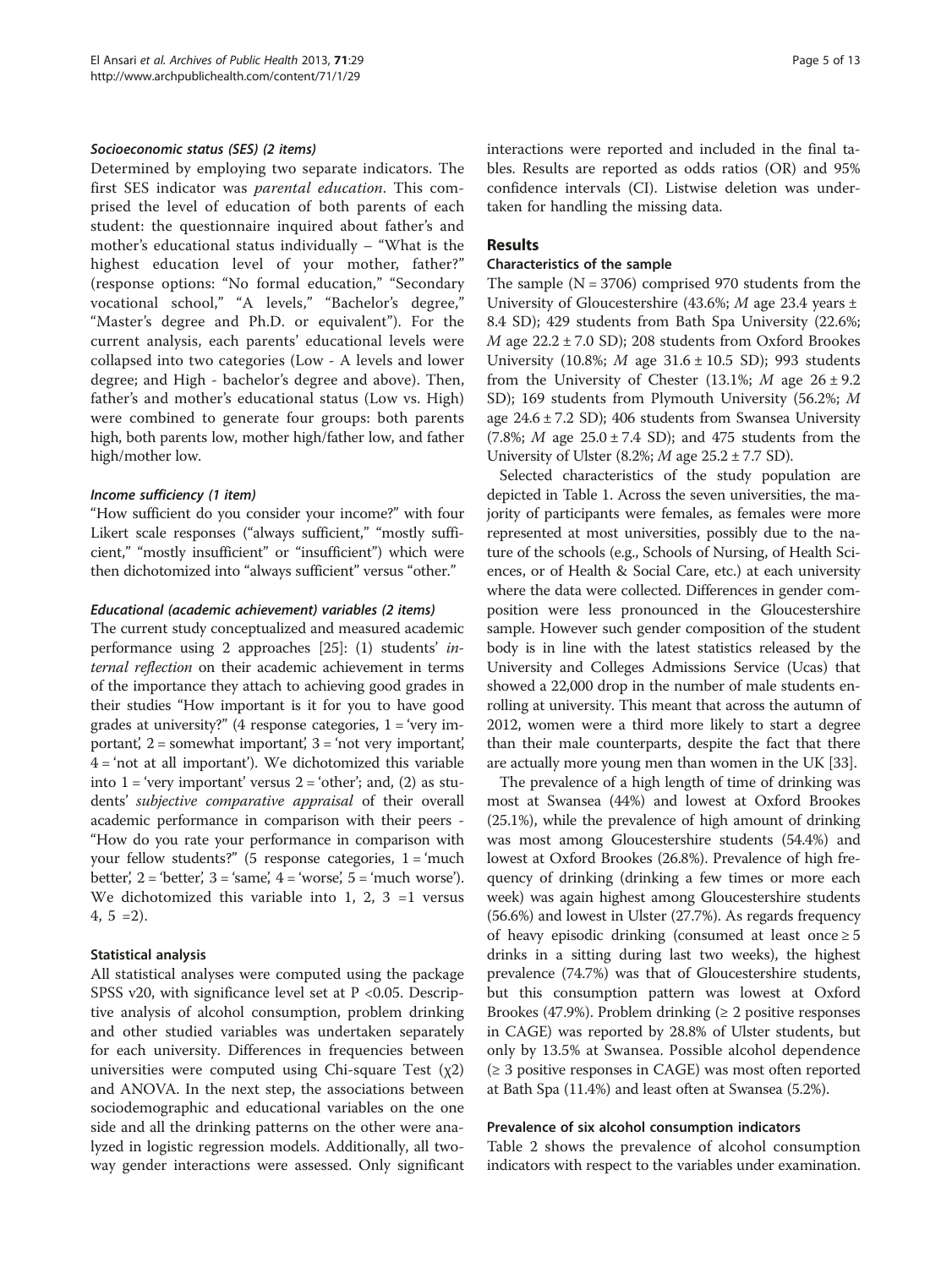|                                                         | Whole sample | Chester    | Gloucestershire | Ulster     | Swansea    | Plymouth   | <b>Oxford Brookes</b> | Bath spa   | p       |
|---------------------------------------------------------|--------------|------------|-----------------|------------|------------|------------|-----------------------|------------|---------|
|                                                         | $N = 3706$   | $N = 993$  | $N = 970$       | $N = 475$  | $N = 406$  | $N = 169$  | $N = 208$             | $N = 429$  |         |
| Sociodemographic variables                              | N(%)         | N(%)       | N (%)           | N (%)      | N (%)      | N (%)      | N(%)                  | N (%)      |         |
| Gender (Female)                                         | 2699 (77.9)  | 757 (86.9) | 512 (56.4)      | 425 (91.8) | 367 (92.2) | 108 (63.9) | 174 (89.2)            | 356 (77.4) | < 0.001 |
| Age [year (SD)]                                         | 24.9 (8.6)   | 26(9.2)    | 23.4 (8.4)      | 25.2(7.7)  | 25(7.4)    | 24.6 (7.2) | 31.6 (10.5)           | 22.2(7)    | < 0.001 |
| Year of study                                           |              |            |                 |            |            |            |                       |            | < 0.001 |
| 1st year                                                | 1491 (42.6)  | 552 (61.6) | 311 (34.5)      | 104 (22.5) | 190 (47.7) | 32 (18.9)  | 45 (22.4)             | 257 (54.1) |         |
| 2nd year                                                | 1095 (31.3)  | 200(22.3)  | 330 (36.6)      | 204 (44.2) | 94 (23.6)  | 59 (34.9)  | 97 (48.3)             | 111 (23.4) |         |
| 3rd year                                                | 655 (18.7)   | 74 (8.3)   | 157 (17.4)      | 151 (32.7) | 88 (22.1)  | 73 (43.2)  | 6(3)                  | 106 (22.3) |         |
| $\geq$ 4th year                                         | 262(1.3)     | 70 (7.8)   | 104(11.5)       | 3(0.6)     | 26(6.5)    | 5(3)       | 53 (26.4)             | 1(0.2)     |         |
| Have intimate partner                                   | 1748 (55.8)  | 429 (55.7) | 438 (52.2)      | 251 (62.3) | 211 (58.9) | 101(63.1)  | 83 (52.9)             | 235 (53.0) | < 0.01  |
| Accommodation with parents                              | 890 (24)     | 243 (24.5) | 147 (15.2)      | 203 (42.7) | 113 (27.8) | 22(13)     | 42 (20.2)             | 120 (24.7) | < 0.001 |
| Parental education                                      |              |            |                 |            |            |            |                       |            | < 0.001 |
| Both parents low                                        | 2448 (78.4)  | 542 (70.6) | 595 (74)        | 340 (80)   | 309 (87.3) | 130 (83.9) | 151 (83.9)            | 381 (87.2) |         |
| Mother high, father low                                 | 209(6.7)     | 78 (10.2)  | 53 (6.6)        | 43 (10.1)  | 15(4.2)    | 1(0.6)     | 4(2.2)                | 15(3.4)    |         |
| Father high, mother low                                 | 281 (9.0)    | 87 (11.3)  | 89 (11.1)       | 20(4.7)    | 23(6.5)    | 18 (11.6)  | 18 (10.0)             | 26(5.9)    |         |
| Both parents high                                       | 185 (5.9)    | 61(7.9)    | 67(8.3)         | 22(5.2)    | 7(2.0)     | 6(3.9)     | 7(3.9)                | 15(3.4)    |         |
| Perceived income sufficiency*                           | 1423 (42.5)  | 314 (35.7) | 430 (51.9)      | 111 (258)  | 147 (37.2) | 73 (44.8)  | 106 (53.8)            | 242 (53.3) | < 0.001 |
| Alcohol consumption variables                           |              |            |                 |            |            |            |                       |            |         |
| High length of time of drinking**                       | 1271 (37.9)  | 363 (40.1) | 352 (40.6)      | 146 (33.6) | 164 (44.0) | 49 (30.1)  | 44 (25.1)             | 153 (35.3) | < 0.001 |
| High amount of drinking***                              | 1535 (46.5)  | 414 (47.0) | 466 (54.4)      | 195 (45.1) | 178 (48.5) | 60 (37.5)  | 48 (26.8)             | 174 (40.6) | < 0.001 |
| High frequency of drinking                              | 1508 (42.7)  | 341 (38)   | 525 (56.6)      | 129 (27.7) | 145 (36.3) | 67 (39.9)  | 89 (43.6)             | 212 (45.2) | < 0.001 |
| Heavy episodic drinking                                 | 2136 (67.2)  | 548 (65.6) | 612 (74.7)      | 291 (69.8) | 232 (65)   | 94 (59.1)  | 81 (47.9)             | 278 (66)   | < 0.001 |
| Problem drinking                                        | 714 (22.4)   | 162 (19.8) | 204 (24.3)      | 122 (28.8) | 52 (13.5)  | 21 (25.9)  | 39 (20.5)             | 114(25.4)  | < 0.001 |
| Possible alcohol dependence                             | 279 (8.8)    | 54 (6.6)   | 88 (10.5)       | 45 (10.6)  | 20(5.2)    | 6(7.4)     | 15(7.9)               | 51(11.4)   | < 0.01  |
| Educational (academic achievement) variables            |              |            |                 |            |            |            |                       |            |         |
| High importance to achieve good grades                  | 2204 (63.3)  | 549 (62.7) | 575 (62.8)      | 330 (71.3) | 237 (59.4) | 107(64.5)  | 113 (56.8)            | 293 (63.4) | < 0.01  |
| Academic performance compared to peers (Same or better) | 2831 (82.0)  | 679 (79.0) | 754 (83.2)      | 368 (79.7) | 331 (82.8) | 140 (83.8) | 167 (85.6)            | 392 (84.5) | .057    |

#### <span id="page-5-0"></span>Table 1 Selected characteristics of the survey by participating universities in the United Kingdom (Academic year 2007–2008)

\*Always sufficient; \*\*High length of time of last (most recent) drinking occasion; \*\*\*High amount (number of drinks) of alcohol consumed during the last (most recent) drinking occasion.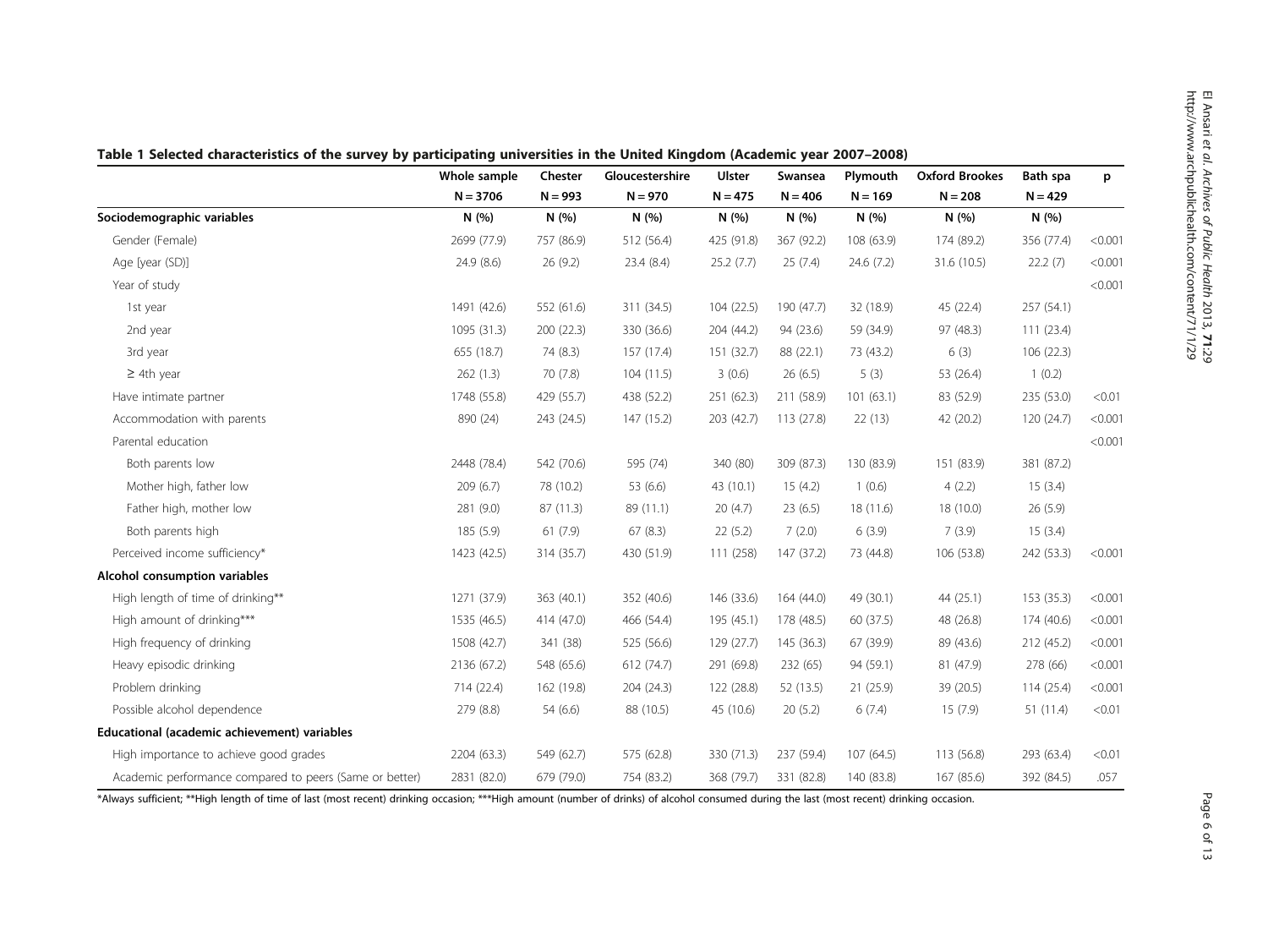|                                              | of drinking* | of drinking** | A. Long duration B. Large amount C. High frequency<br>of drinking | D. Heavy episodic<br>drinking | E. Problem<br>drinking | F. Possible alcohol<br>dependence |
|----------------------------------------------|--------------|---------------|-------------------------------------------------------------------|-------------------------------|------------------------|-----------------------------------|
|                                              | N (%)        | N(%)          | N(%)                                                              | N (%)                         | N(%)                   | N(%)                              |
| Gender                                       |              |               |                                                                   |                               |                        |                                   |
| Female                                       | 857 (34.4)   | 1027 (41.7)   | 997 (37.7)                                                        | 1521 (64.6)                   | 496 (20.4)             | 167(8.1)                          |
| Male                                         | 347 (48.6)   | 438 (62.3)    | 453 (60.2)                                                        | 528 (76.4)                    | 195 (29.3)             | 105 (15.8)                        |
| Year of study                                |              |               |                                                                   |                               |                        |                                   |
| 1st year                                     | 539 (39.2)   | 651 (48.4)    | 639 (44.2)                                                        | 886 (68.7)                    | 276 (20.4)             | 110(8.1)                          |
| 2nd year                                     | 412 (40.8)   | 488 (49.0)    | 440 (40.9)                                                        | 682 (70.7)                    | 236 (24.4)             | 94 (9.7)                          |
| 3rd year                                     | 219 (35.7)   | 200 (45.2)    | 261 (40.7)                                                        | 378 (64.3)                    | 137 (24.6)             | 46 (8.3)                          |
| $\geq$ 4th year                              | 67 (27.5)    | 71 (29.6)     | 130 (50.2)                                                        | 127 (54.7)                    | 54 (22.9)              | 24 (10.2)                         |
| Have intimate partner                        |              |               |                                                                   |                               |                        |                                   |
| Yes                                          | 633 (38.4)   | 777 (48.1)    | 664 (38.7)                                                        | 1069 (68.1)                   | 312 (19.9)             | 126(8.6)                          |
| No                                           | 518 (41.0)   | 607 (48.6)    | 654 (48.3)                                                        | 854 (71.6)                    | 319 (25.4)             | 131 (10.6)                        |
| <b>Accomodation during</b><br>semester       |              |               |                                                                   |                               |                        |                                   |
| With parents                                 | 348 (42.3)   | 402 (49.4)    | 259 (29.6)                                                        | 515 (64.6)                    | 150 (18.5)             | 66 (8.1)                          |
| Other accomodation                           | 923 (36.5)   | 1133(45.5)    | 1249 (47.0)                                                       | 1621 (68.1)                   | 564 (23.8)             | 213 (9.6)                         |
| <b>Parental education</b>                    |              |               |                                                                   |                               |                        |                                   |
| Both parents high                            | 850 (37.5)   | 1018 (45.6)   | 1008 (41.8)                                                       | 1448 (66.4)                   | 472 (21.4)             | 171(7.7)                          |
| Mother high, father low                      | 74 (37.9)    | 98 (50.3)     | 87 (42.9)                                                         | 128 (68.4)                    | 57 (30.5)              | 30 (16.0)                         |
| Father high, mother low                      | 97 (36.2)    | 124(47.5)     | 140(51.5)                                                         | 183 (72.0)                    | 56 (22.9)              | 27 (11.0)                         |
| Both parents low                             | 69 (40.8)    | 81 (49.1)     | 84 (46.7)                                                         | 104(66.7)                     | 42 (27.1)              | 16(10.3)                          |
| Perceived income<br>sufficiency              |              |               |                                                                   |                               |                        |                                   |
| Always sufficient                            | 454 (34.6)   | 548 (42.4)    | 608 (43.5)                                                        | 800 (63.6)                    | 252 (19.7)             | 103(8.1)                          |
| Other                                        | 729 (40.5)   | 886 (49.8)    | 794 (42.2)                                                        | 1195 (69.8)                   | 409 (23.9)             | 160(9.4)                          |
| Educational (academic achievement) variables |              |               |                                                                   |                               |                        |                                   |
| Important to achieve good grades             |              |               |                                                                   |                               |                        |                                   |
| Higher importance                            | 765 (37.5)   | 942 (46.7)    | 864 (40.0)                                                        | 1296 (66.9)                   | 426 (21.8)             | 160(8.2)                          |
| Same/less importance                         | 450 (38.2)   | 532 (45.9)    | 599 (47.8)                                                        | 762 (67.4)                    | 271 (23.4)             | 116 (10.0)                        |
| Academic performance compared<br>to peers    |              |               |                                                                   |                               |                        |                                   |
| Same or better<br>performance                | 969 (37.0)   | 1186 (46.0)   | 1185 (42.7)                                                       | 1675 (67.0)                   | 543 (21.5)             | 215 (8.5)                         |
| Lower performance                            | 239 (41.0)   | 281 (49.0)    | 26.9 (43.9)                                                       | 365 (67.3)                    | 150 (26.7)             | 58 (10.3)                         |

<span id="page-6-0"></span>Table 2 Students' sociodemographic and academic characteristics by six alcohol consumption indicators in the United Kingdom (Academic year 2007–2008)

\*Long duration (length of time) of last (most recent) drinking occasion; \*\*Large amount (number of drinks) of alcohol consumed during the last (most recent) drinking occasion.

The findings suggest that the prevalent alcohol use pattern among females was heavy episodic drinking, followed by large amount of drinking, high frequency of drinking, long duration of drinking, problem drinking and possible dependence. The same pattern (albeit at different rates) was also true for male students, where the most prevalent alcohol use pattern was heavy episodic drinking, followed by large amount of drinking, high frequency of drinking,

long duration of drinking, problem drinking and possible dependence.

# Sociodemographic and academic characteristics associated with six alcohol consumption indicators

Gender was consistently related to all the six indicators of alcohol consumption that were examined. Female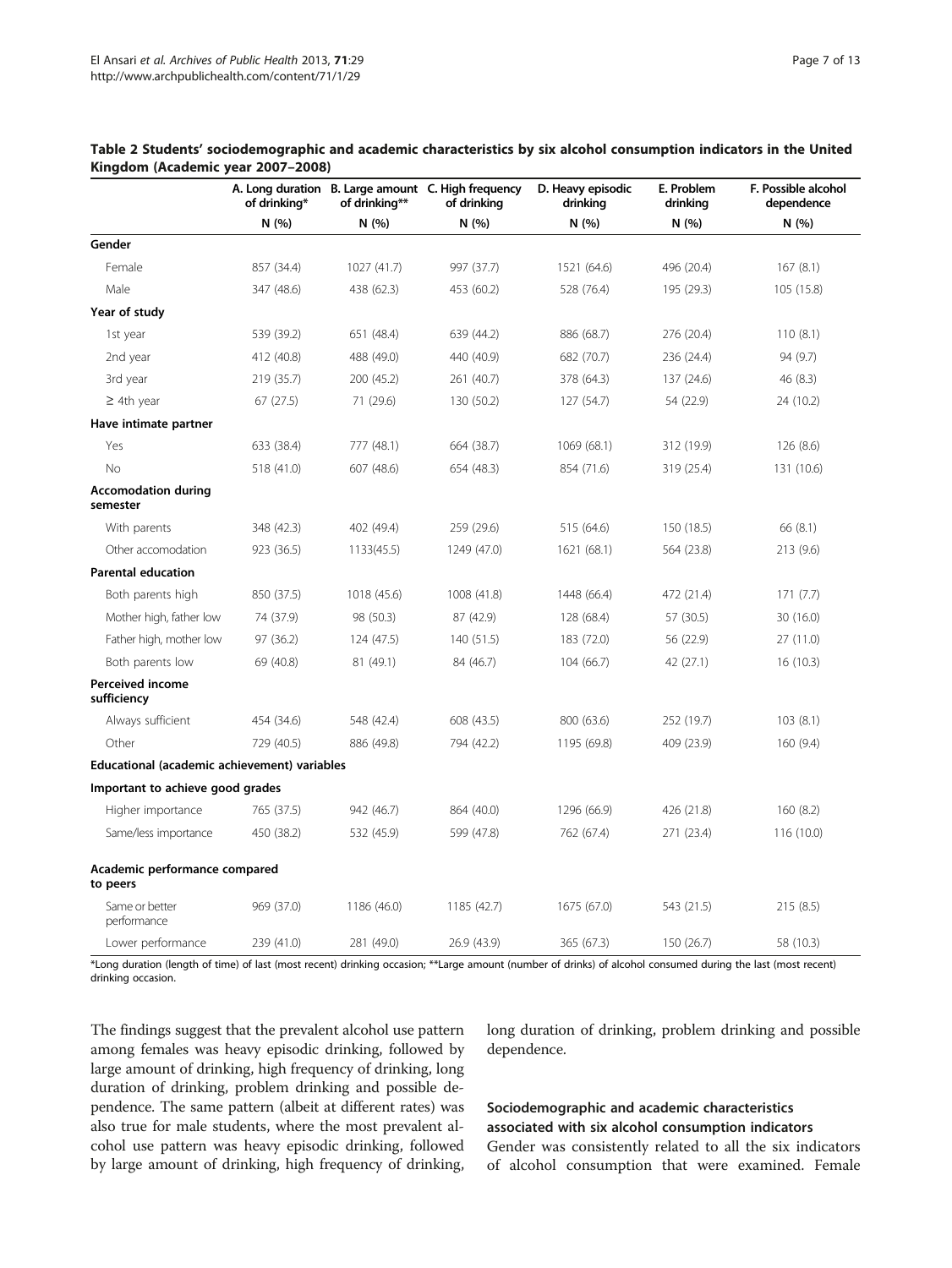students were less likely to engage in long durations (length of time) of drinking, large amount of drinking, high frequency of drinking, heavy episodic drinking, and possible alcohol dependence. Chester and Swansea students were more likely to engage in long durations of drinking compared to the Bath Spa counterparts (Table [3](#page-8-0), Section A); similarly Chester and Gloucestershire students reported significantly higher proportion of large amount of drinking during the last (most recent) drinking occasion. Conversely, Oxford Brookes students were significantly less engaged in large amounts of drinking when compared with Bath Spa. Gloucestershire students were more likely to engage in high frequency of drinking, while Ulster students were significantly less likely to engage in high frequency of drinking compared to Bath Spa. As for the frequency of heavy episodic drinking, Gloucestershire students reported significantly more heavy episodic drinking compared to Bath Spa (Table [3](#page-8-0), Section D). Conversely, Oxford Brookes students were less likely to engage in heavy episodic drinking in comparison with those from Bath Spa (Table [3,](#page-8-0) Section D). In connection with problem drinking and possible alcohol dependence, Chester, Gloucestershire and Swansea students reported significantly less problem drinking and possible alcohol dependence in comparison with those from Bath Spa (Table [3](#page-8-0), Sections E, F).

According to year of study,  $2<sup>nd</sup>$  study year students were more engaged in long durations drinking, and  $1<sup>st</sup>$  and  $2<sup>nd</sup>$ year students were more engaged in large amount of drinking during the last (most recent) drinking occasion compared to their counterparts from the highest study year, but no associations were found between year of study and other alcohol indicators (Table [3](#page-8-0)). Being in an intimate partnership was negatively associated with high frequency of drinking, problem drinking and possible alcohol dependence, but not with long duration of drinking and large amount of drinking. In addition, accommodation with the parents during the semester was negatively associated with high frequency of drinking, heavy episodic drinking, and problem drinking among students, but not with long duration of drinking and large amount of drinking.

As regards socio economic status, there were no significant relationships between any of the six alcohol consumption variables and various combinations of parental (father's and mother's) educational status. However, perceived income insufficiency was significantly associated with all alcohol consumption indicators.

With respect to the two educational variables under examination, higher importance of achieving good grades was negatively associated with high frequency of drinking; and same or better academic performance compared to peers was negatively associated with problem drinking and possible alcohol dependence. However no associations between the educational variables and other alcohol consumption indicators were noted.

## Do associations between students' sociodemographic and academic characteristics and the six alcohol consumption indicators differ by gender?

Finally, the two-way gender interactions showed that out of five potential interactions, two showed significant results. The associations between large amount of drinking, heavy episodic drinking and living with parents during the semester differed by gender, where there were more pronounced effects for female students (Table [3](#page-8-0)).

## **Discussion**

This research examined the alcohol consumption patterns of university students enrolled at seven universities in the UK, and investigated the associations between such drinking patterns and a range of sociodemographic and educational characteristics of students.

As for the first objective, the current study assessed the prevalence of alcohol use and found an overall high level of alcohol consumption. For example, a majority (59%) of students across our sample reported heavy episodic drinking within the last two weeks. Others [\[5\]](#page-11-0) have also reported a higher level (67.2%) of heavy episodic drinkers in a Slovakian undergraduate student sample (77% of males, 51% of females). Conversely, in New Zealand [\[3](#page-11-0)], 37% of a total of 2,548 undergraduate students reported one or more binge episodes in the last week. In addition, 43% of our sample indicated drinking alcohol  $\geq 2$  times a week. Using a similar question to assess the frequency alcohol consumption among students from 7 universities across Europe, researchers [[8\]](#page-11-0) found that only Spanish students had a similar proportion (40%) of high frequency consumption, while the percentages were lower for students from Germany, Poland, Bulgaria, Denmark, Lithuania and Turkey [\[8](#page-11-0)]. As for the proportion of students with problem drinking (as indicated by CAGE), the UK sample was average (22% problem drinkers) when compared to other European university student samples where the prevalence of problem drinkers was between 16%-27% [\[8](#page-11-0)].

In relation to the study's second objective, we examined the sociodemographic variables associated with six indicators of alcohol use. Out of all the variables that were scrutinized, male gender and insufficient income were the only variables consistently associated with all six indicators of alcohol consumption. Considerable research among European university students e.g. [[7-9](#page-11-0)], and among students elsewhere [[4,6\]](#page-11-0) is in agreement with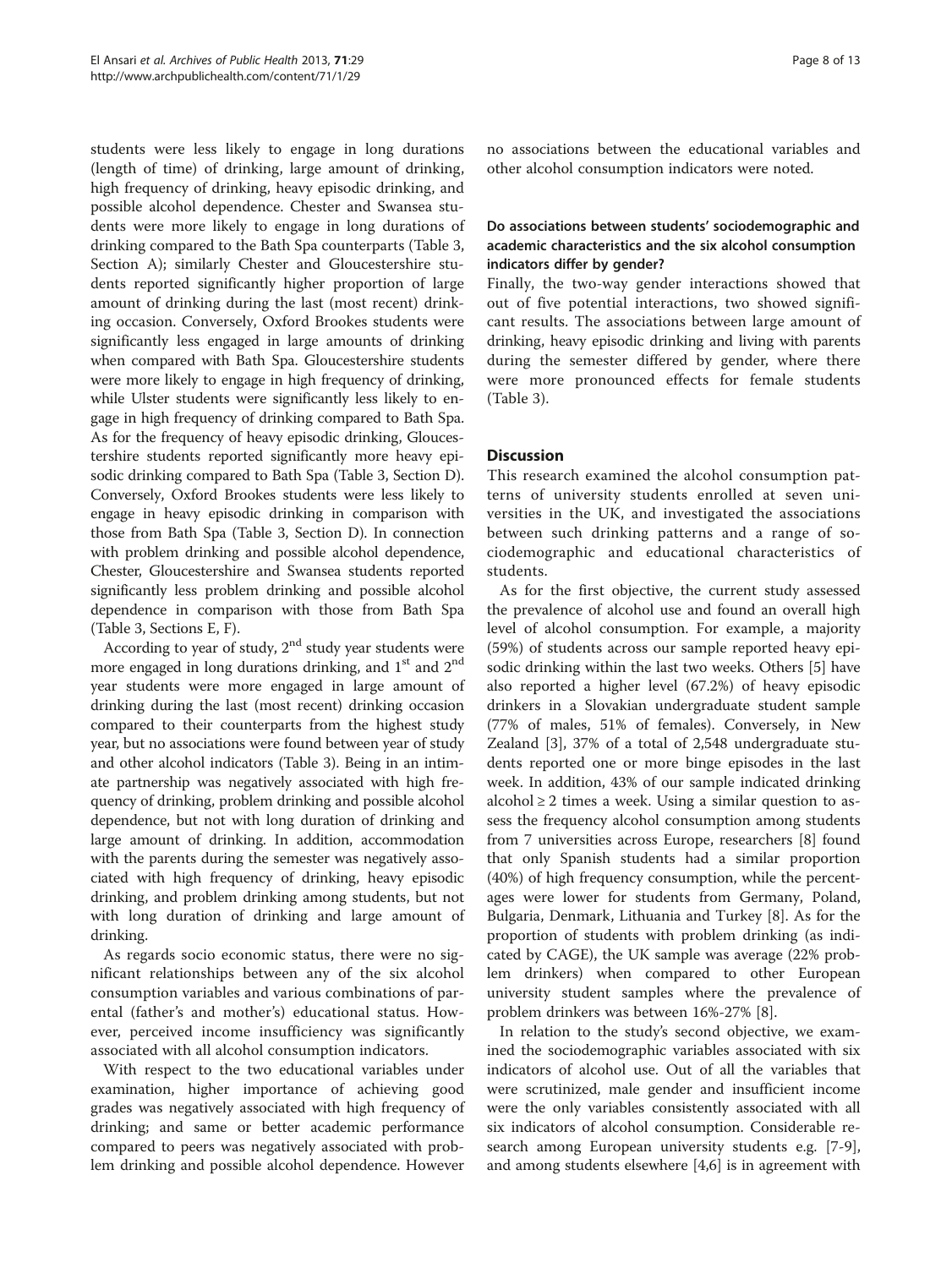|                                     | A. Long duration of<br>drinking <sup>a</sup> | B. Large amount of<br>drinking <sup>b</sup> |                                 | D. Heavy episodic<br>drinking | E. Problem<br>drinking | F. Possible alcohol<br>dependence |  |
|-------------------------------------|----------------------------------------------|---------------------------------------------|---------------------------------|-------------------------------|------------------------|-----------------------------------|--|
|                                     | OR (95% CI)                                  | OR (95% CI)                                 | OR (95% CI)                     | OR (95% CI)                   | OR (95% CI)            | OR (95% CI)                       |  |
| Gender                              |                                              |                                             |                                 |                               |                        |                                   |  |
| Female                              | $.52$ (.42 - .64)***                         | $.41 (.32 - .52)$ ***                       | .42 (.35 - .56)***              | .49 (.37 -. 66)***            | $.59$ $(.46-.75)$ ***  | .41 (.29 - .57)***                |  |
| Male                                | $\overline{1}$                               |                                             | -1                              |                               | $\overline{1}$         | 1                                 |  |
| <b>University</b>                   |                                              |                                             |                                 |                               |                        |                                   |  |
| Chester                             | $1.39(1.04 - 1.85)^*$                        | $1.42$ (1.07-1.88)*                         | $.78$ $(.59-1.03)$              | $1.03$ $(.75-1.40)$           | $.67$ $(.48-.94)^*$    | $.51 (.31 - .82)$ **              |  |
| Gloucestershire                     | $1.15$ (.87-1.52)                            | $1.61 (1.22 - 2.13)$ ***                    | $1.36$ (1.04-1.79) <sup>*</sup> | 1.36 (1.00-1.86)*             | $.66$ $(.48-.90)$ **   | $.57$ $(.37 - .88)^*$             |  |
| Ulster                              | $.84(.60-1.18)$                              | $1.15(.83 - 1.59)$                          | .54 (.39 - .76)***              | $1.13$ (.79-1.61)             | $1.14$ (.79-1.65)      | $1.00$ (.60-1.67)                 |  |
| Swansea                             | $1.56$ (1.13-2.16)**                         | $1.35(.98 - 1.87)$                          | $.77$ $(.56 - 1.06)$            | $.95(.67 - 1.33)$             | $.46$ $(.31-.70)$ ***  | $.33$ $(.17 - .64)$ ***           |  |
| Plymouth                            | $.86(.56-1.32)$                              | $.77$ (.50-1.17)                            | $.66$ $(.43-1.00)$              | $.68$ $(.44-1.05)$            | $.83(.45-1.51)$        | $.58(.23-1.44)$                   |  |
| Oxford Brookes                      | $.69(.42 - 1.13)$                            | .60 $(.37 - .97)^*$                         | $.79(.51 - 1.22)$               | .47 (.29 -. 74)***            | $.67$ $(.39-1.13)$     | $.67$ $(.32-1.40)$                |  |
| Bath Spa                            | $\overline{1}$                               |                                             | $\mathbf{1}$                    |                               | $\overline{1}$         | $\mathbf{1}$                      |  |
| Year of study                       |                                              |                                             |                                 |                               |                        |                                   |  |
| 1st year                            | 1.33 (.89-2.00)                              | $1.63$ $(1.09 - 2.45)^*$                    | $.99$ $(.67 - 1.47)$            | $1.22$ (.79-1.87)             | $.93(.58 - 1.49)$      | $.66$ $(.35-1.23)$                |  |
| 2nd year                            | $1.57$ (1.04-2.36)*                          | $1.71(1.13 - 2.57)$ **                      | $.85(.57 - 1.26)$               | $1.28$ $(.83 - 1.97)$         | $1.05$ $(.66-1.69)$    | $.72(.39 - 1.34)$                 |  |
| 3rd year                            | $1.18(.76 - 1.82)$                           | $1.41(.92 - 2.18)$                          | $.74(.48 - 1.12)$               | .94 (.59-1.49)                | $1.01$ $(.61-1.68)$    | $.55(.27-1.09)$                   |  |
| $\geq$ 4th year                     | $\overline{1}$                               | $\mathbf{1}$                                | $\mathbf{1}$                    | $\overline{1}$                | $\overline{1}$         | $\mathbf{1}$                      |  |
| Have intimate partner               |                                              |                                             |                                 |                               |                        |                                   |  |
| Yes                                 | $.93(.79 - 1.11)$                            | $.99(.83 - 1.18)$                           | .76 (.64-.89)***                | .84 (.69-1.02)                | $.74$ $(.61 - .91)$ ** | .70 (.52 -. 94)*                  |  |
| <b>No</b>                           | $\overline{1}$                               |                                             | $\mathbf{1}$                    |                               | $\mathbf{1}$           | $\overline{1}$                    |  |
| <b>Accomodation during semester</b> |                                              |                                             |                                 |                               |                        |                                   |  |
| With parents                        | 1.21 (.99-1.46)                              | $.68$ $(.44-1.05)$                          | .43 (.29 -. 65)***              | $.39$ $(.24-.62)$ ***         | .67 $(.52-.85)$ ***    | $.83(.59 - 1.18)$                 |  |
| Other accomodation                  | $\mathbf{1}$                                 |                                             | $\mathbf{1}$                    |                               | $\overline{1}$         | $\mathbf{1}$                      |  |
| <b>Parental education</b>           |                                              |                                             |                                 |                               |                        |                                   |  |
| Both parents high                   | $.85(.59-1.21)$                              | $.87$ $(.60-1.25)$                          | $1.01$ (.69-1.45)               | $1.05$ (.69-1.57)             | $.77$ $(.51 - 1.18)$   | $.89(.48-1.65)$                   |  |
| Mother high, father low             | .79 (.49-1.29)                               | $.82$ $(.51-1.33)$                          | $1.16$ (.71-1.89)               | $1.04$ $(.61-1.77)$           | $1.20$ (.70-2.06)      | 1.89 (.89-3.99)                   |  |
| Father high, mother low             | $.76(.48-1.19)$                              | $.84(.54 - 1.33)$                           | $1.23$ $(.78-1.94)$             | $1.24$ (.75-2.07)             | $.87(.51 - 1.46)$      | $1.18$ (.55-2.51)                 |  |
| Both parents low                    | $\overline{1}$                               | $\overline{1}$                              | $\overline{1}$                  | $\overline{1}$                | $\overline{1}$         | $\overline{1}$                    |  |
| Perceived income sufficiency        |                                              |                                             |                                 |                               |                        |                                   |  |
| Always sufficient                   | $.77$ $(.65-.92)$ **                         | .68 $(.57 - .81)$ ***                       | $.78$ (.66-.93)**               | $.67$ $(.56 - .82)$ ***       | $.76$ (.62-.94)*       | $.73$ $(.53 - .99)^*$             |  |
| Other                               | $\overline{1}$                               | $\mathbf{1}$                                | $\mathbf{1}$                    | $\overline{1}$                | $\overline{1}$         | $\overline{1}$                    |  |

<span id="page-8-0"></span>Table 3 Students' sociodemographic and academic characteristics independently associated with six alcohol consumption indicators in the United Kingdom (Academic year 2007–2008)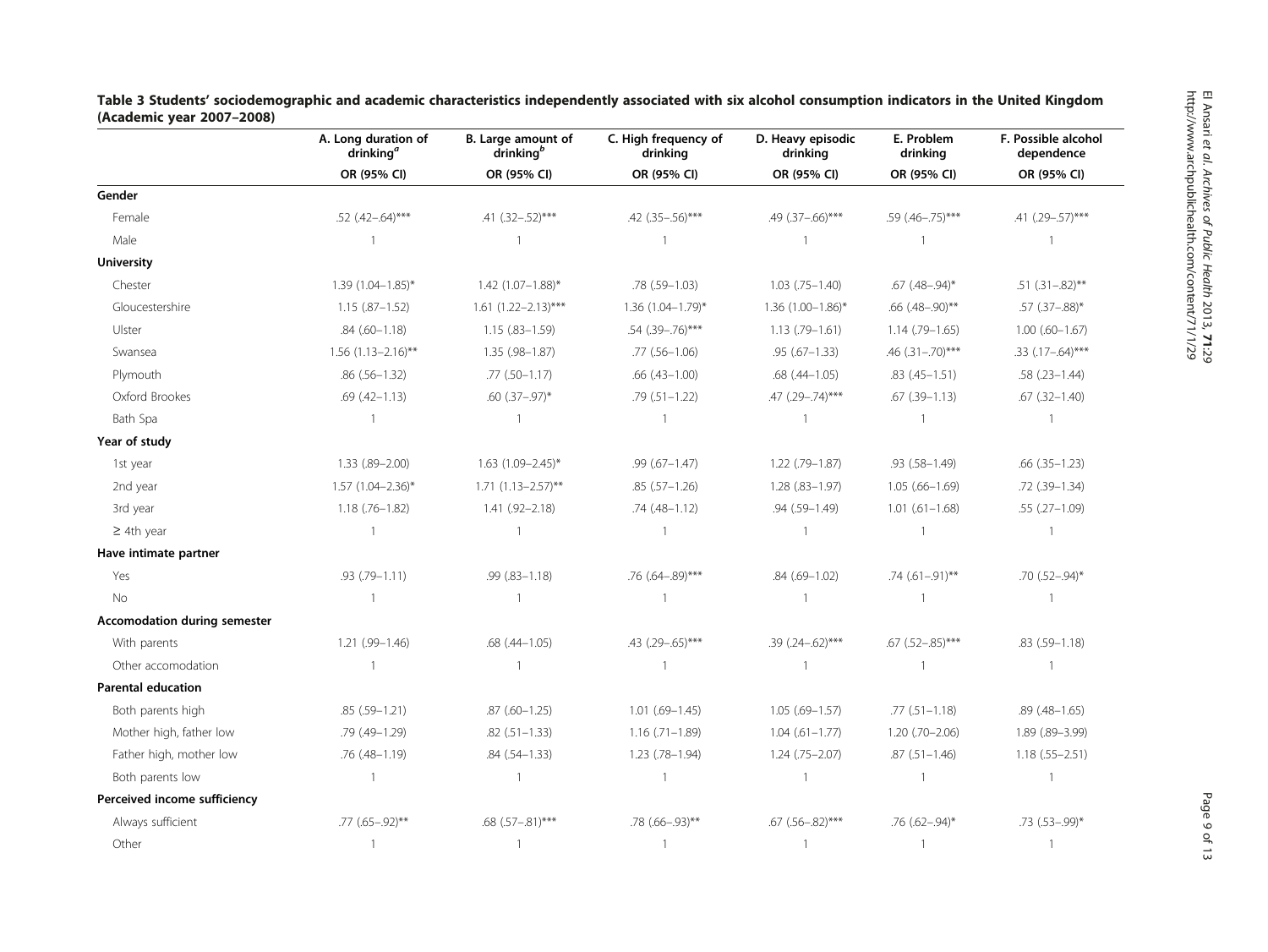## Table 3 Students' sociodemographic and academic characteristics independently associated with six alcohol consumption indicators in the United Kingdom (Academic year 2007–2008) (Continued)

| Important to achieve good grades          |                          |                      |                          |                        |                          |                          |
|-------------------------------------------|--------------------------|----------------------|--------------------------|------------------------|--------------------------|--------------------------|
| Higher importance                         | $.95(.79-1.14)$          | $.96$ $(.79-1.15)$   | $.76$ (.64–.91)**        | $.87$ $(.71 - 1.06)$   | .98 (.79-1.21)           | $.88(.65 - 1.19)$        |
| Other                                     |                          |                      |                          |                        |                          |                          |
| Academic performance compared<br>to peers |                          |                      |                          |                        |                          |                          |
| Same/better performance                   | $.92$ $(.74 - 1.15)$     | $.92$ $(.74 - 1.15)$ | $.86(.69-1.08)$          | $1.03(.81 - 1.32)$     | $.74$ $(.57 - .95)^*$    | $.68$ $(.48-.97)$ *      |
| Lower performance                         |                          |                      |                          |                        |                          |                          |
| <b>Gender differences</b>                 |                          |                      |                          |                        |                          |                          |
| Living with parents*Female                | $\overline{\phantom{a}}$ | $1.78$ (1.10-2.89)*  | $\overline{\phantom{a}}$ | $2.13(1.27 - 3.56)$ ** | $\overline{\phantom{a}}$ | $\overline{\phantom{a}}$ |

Findings from logistic regression models predicting the type of drinking, adjusted for all variables in the table; OR – odds ratio; <sup>a</sup>Long duration (length of time) of last (most recent) drinking occasion; <sup>b</sup>Large amount (number of drinks) of alcohol consumed during the last (most recent) drinking occasion; \*  $p < 0.05$ ; \*\*  $p < 0.01$ ; \*\*\*  $p < 0.001$ .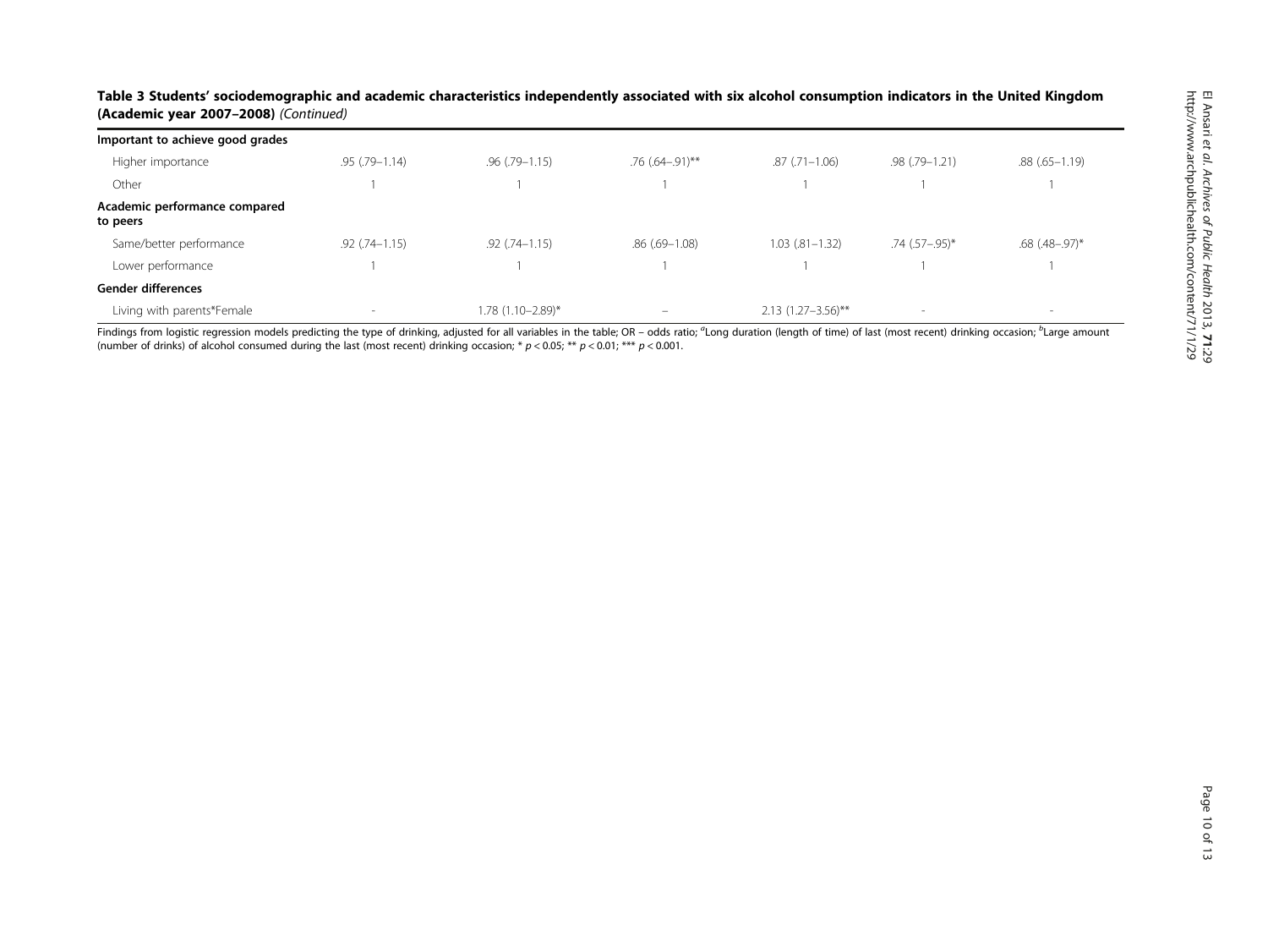our overall finding of higher frequency of drinking, higher amount of heavy episodic drinking and higher amount of problem drinking among male students as compared to their female peers.

The finding of the current study that students who perceived their income as insufficient were more likely to drink and to be identified as problem drinkers is partly supported by other research [[8\]](#page-11-0) of students from 7 European countries. In that cross-European study [\[8](#page-11-0)], income insufficiency was associated with higher frequency of drinking, but not with problem drinking as measured by CAGE. However, due to the cross-sectional design, the directionality of effects remains unclear: whether the higher consumption of alcohol had contributed to financial problems and therewith to the perceived insufficient income; or if alcohol drinking is employed to cope with low income.

In relation to year of study, we found that students in the first two years of study were more likely to report large amount of drinking. This is in partial agreement with others, where in Slovakia, a higher study year was associated only with lower levels of heavy episodic drinking, but displayed no association with frequency of alcohol use, frequency of drunkenness and problem drinking [[5](#page-11-0)]. However our findings are in contrast to research in Nigeria across 443 undergraduate university students, where older age was associated with problem drinking [\[4\]](#page-11-0).

Regarding intimate partner relationships, our UK sample indicated that being in an intimate partnership was negatively associated with high frequency of drinking, problem drinking and possible alcohol dependence. We are in agreement with a review that found that university students without family obligations were more likely to consume alcohol in higher quantities [[17\]](#page-12-0). Our findings are also in support of research of 813 university students in Slovakia [[5](#page-11-0)], where having an intimate relationship was associated with less problem drinking only. However, the Slovakian study [[5\]](#page-11-0) did not measure possible alcohol dependence.

As for accommodation, in the current UK sample, accommodation with the parents during the semester was negatively associated with high frequency of drinking, heavy episodic drinking and also negatively associated with problem drinking among both genders. This is in agreement with research in Spain (750 students,  $\leq$  22 years), where living with friends was a risk factor for the consumption of alcohol, tobacco and illegal drugs, when compared with living at home [\[34\]](#page-12-0). Our sample's findings are also in support of research of young adults across four universities in the Slovak Republic, where living with parents during the semester was consistently associated with less frequent heavy episodic drinking, drunkenness episodes, and problem drinking [[5](#page-11-0)]. In Spain, research across university students suggested that, to decrease consumption among these young adults, strategies should target students who are living away from home [\[35](#page-12-0)]. In agreement, a recent review of 65 relevant articles published within the last 20 years reported that university students living alone, with roommates or in areas with a high density of students were more likely to consume alcohol in higher quantities [\[17\]](#page-12-0). However, as highlighted regarding sororities and fraternities in the USA, students who choose this type of residence exhibited a greater tendency towards substance consumption before joining [[36](#page-12-0)]. Hence it still remains to be understood whether sharing accommodation is a risk factor for substance abuse or whether those who choose to live at home with their parents do so for reasons that also limit their contact with drugs [[34](#page-12-0)].

Some of the indicators of alcohol consumption exhibited an inverse relationship with indicators of academic achievement. Students who felt that it is important for them to achieve good grades at university were less likely to report high frequency of drinking. Likewise, students who rated their academic performance as equal or better than that of their peers were less likely to exhibit problem drinking or suspicion of alcohol dependence. Our findings are in accordance with other studies showing that alcohol consumption has been negatively associated with academic performance [[18](#page-12-0)], or to missed classes and poor academic achievement [\[19\]](#page-12-0).

In connection to the third objective of the study, we found only limited evidence that the associations between students' characteristics and alcohol consumption indicators differed by gender. We found significant associations only for the variable 'living with parents'. For female students, living with parents had a stronger negative effect on large amount of drinking and on heavy episodic drinking than for male students. Since all other associations did not show any gender effect, the current finding suggested that alcohol drinking is influenced by quite similar determinants for both female and male students.

In addition to investigating the factors associated with alcohol consumption above, the study contributed to existing research on alcohol use in university students in several ways: Firstly, due to the fact that we included six indicators of alcohol consumption, we were able to show that students had high prevalences (females more than 30%, and males about or more than 50%) across all indicators measuring frequency and high quantity of use. Since the CAGE test was the only measure that indicated a lower prevalence of alcohol related problems, one might come to the conclusion that students' drinking style could be transient and may not cause serious problems. However, one might also argue that the CAGE instrument is more likely to show the effects of year long high alcohol intake and could therefore be less adequate to be used in young populations or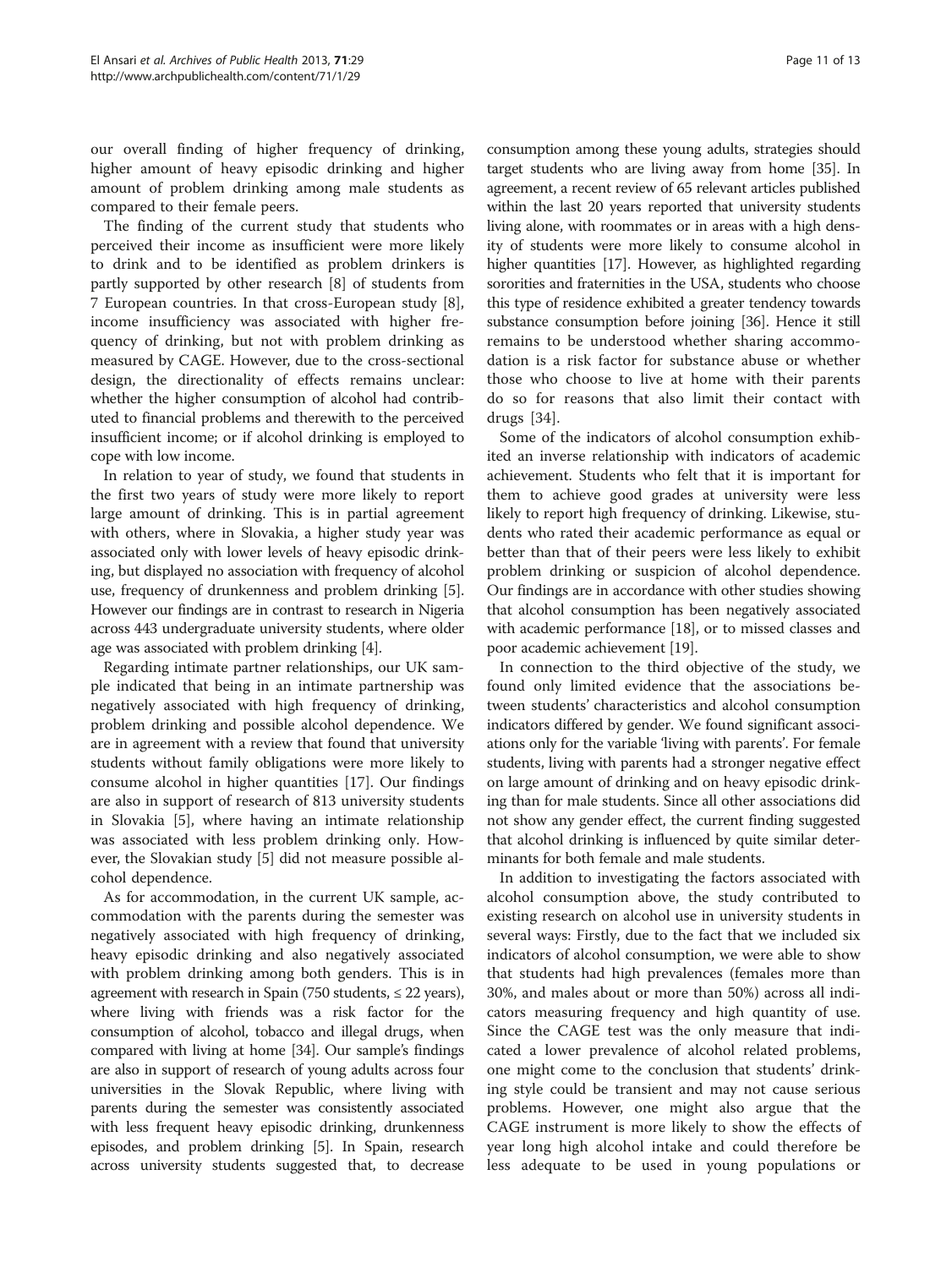<span id="page-11-0"></span>to demonstrate short-term consequences of alcohol misuse. Secondly, the study showed that the amount and frequency of drinking differed substantially between universities even when adjusted for student composition. Therefore studies using student samples from just one university may come to misleading prevalence estimates. It was also interesting to note that some universities had higher prevalence of the amount and frequency of drinking while they had a lower prevalence of problem drinking. This might indicate differences in the drinking culture/s and local norms, and underlying institutional factors such as differences in alcohol policies that could contribute to such findings.

This study has limitations and generalizations of the findings should be cautious. Data was self-reported and potential recall bias and social desirability/sociability might play a role. Participants were recruited at universities and those absent, possibly due to health reasons or even due to problem drinking, might not have had alternative opportunity to participate. Students less/un interested in healthy practices might have been less apt to participate and might therefore be under-represented in our samples. As a general student health survey undertaken within the lectures, due to the time limitations and in order to minimize respondent burden, some features were assessed by single item measures. For the same reason some other indicators of alcohol use, e.g. total number of drinks consumed per week were not included in the questionnaire. At each participating university, we widened the data collection in order get student samples that were representative of their universities; however, this UK sample remains a convenience sample. Such convenience samples are common in general health and wellbeing surveys of university/college students, usually due to the research interests of and past collaborations between the participating institutions. A detailed comparison of potential explanations of the differences found between the participating universities would have been possible if the collected data would have included variables related to the background of the University, background of students and the wider situational context. Future research should attempt to address these limitations.

## Conclusion

The current study found a high level of alcohol consumption among students from different universities in the UK, which calls for more regular/periodic assessments of student's health and wellbeing, and also for preventive action at universities across the UK. Several socio-demographic variables were associated with the different indicators of alcohol consumption. The findings can inform prevention strategies at universities in order to allocate interventions to student groups with the

highest likelihood of heavy drinking and drinking problems such as male students, students living outside parents' homes (e.g. in dorms) and those in lower years of their studies. Effective programs should educate student groups about the responsible use of alcohol, and to also to inform student groups about their potential susceptibilities to alcohol misuse and possible dependency. Beyond educational programs, measures and policies aiming at limiting the availability of alcohol would be necessary in order to achieve a sustainable reduction in hazardous alcohol consumption among students.

#### Competing interests

The authors declare that they have no competing interest.

#### Authors' contributions

The authors of this manuscript discussed the topic for considerable time. WEA conceived the study and drafted the first version of the manuscript. RS undertook the statistical analysis, RS and CS revised the manuscript and gave consent for the version to be published. All authors read and approved the final manuscript.

#### Acknowledgements

The work originated in collaboration with members of the UK Student Health Group (J. John, P. Deeny, C. Phillips, S. Snelgrove, H. Adetunji, X. Hu, S. Parke, M. Stoate, A. Mabhala). The authors acknowledge the students and universities who participated in this study. There was no external financial support for this study.

#### Author details

<sup>1</sup>Department of Sport and Exercise, Faculty of Applied Sciences, University of Gloucestershire, Oxstalls Campus, Oxstalls Lane, Gloucester GL2 9HW, UK. <sup>2</sup>Department of Psychology, Faculty of Arts, PJ Safarik University, Kosice, Slovak Republic.<sup>3</sup> Unit for Health Promotion Research, University of Southern Denmark, Esbjerg, Denmark.

#### Received: 20 June 2013 Accepted: 18 September 2013 Published: 6 November 2013

#### References

- 1. Karam E, Kypri K, Salamoun M: Alcohol use among college students: an international perspective. Curr Opin Psychiatry 2007, 20:213–221.
- 2. Devos-Comby L, Lange JE: Standardized measures of alcohol-related problems: a review of their use among college students. Psychol Addict Behav 2008, 22:349–361.
- 3. Kypri K, Paschall MJ, Langley J, Baxter J, Cashell-Smith M, Bourdeau B: Drinking and alcohol-related harm among New Zealand university students: findings from a national Web-based survey. Alcohol Clin Exp Res 2009, 33:307–314.
- 4. Abayomi O, Onifade PO, Adelufosi AO, et al: Psychosocial correlates of hazardous alcohol use among undergraduates in southwestern Nigeria. Gen Hosp Psychiatry 2012, 35:320–324.
- 5. Sebena R, Orosova O, Mikolajczyk RT, et al: Selected sociodemographic factors and related differences in patterns of alcohol use among university students in Slovakia. BMC Public Health 2011, 11:849.
- 6. Pedrosa AA, Camacho LA, Passos SR, et al: Alcohol consumption by university students. Cad Saude Publica 2011, 27:1611–1621.
- 7. Trkulja V, Êivcec Ê, Cuk M, et al: Use of psychoactive substances among Zagreb University medical students: follow-up study. Croat Med J 2003, 44:50–58.
- 8. Stock C, Mikolajczyk R, Bloomfield K, et al: Alcohol consumption and attitudes towards banning alcohol sales on campus among European university students. Public Health 2009, 123:122–129.
- 9. Stock C, Wille L, Kramer A: Gender-specific health behaviors of German university students predict the interest in campus health promotion. Health Promot Int 2001, 16:145–154.